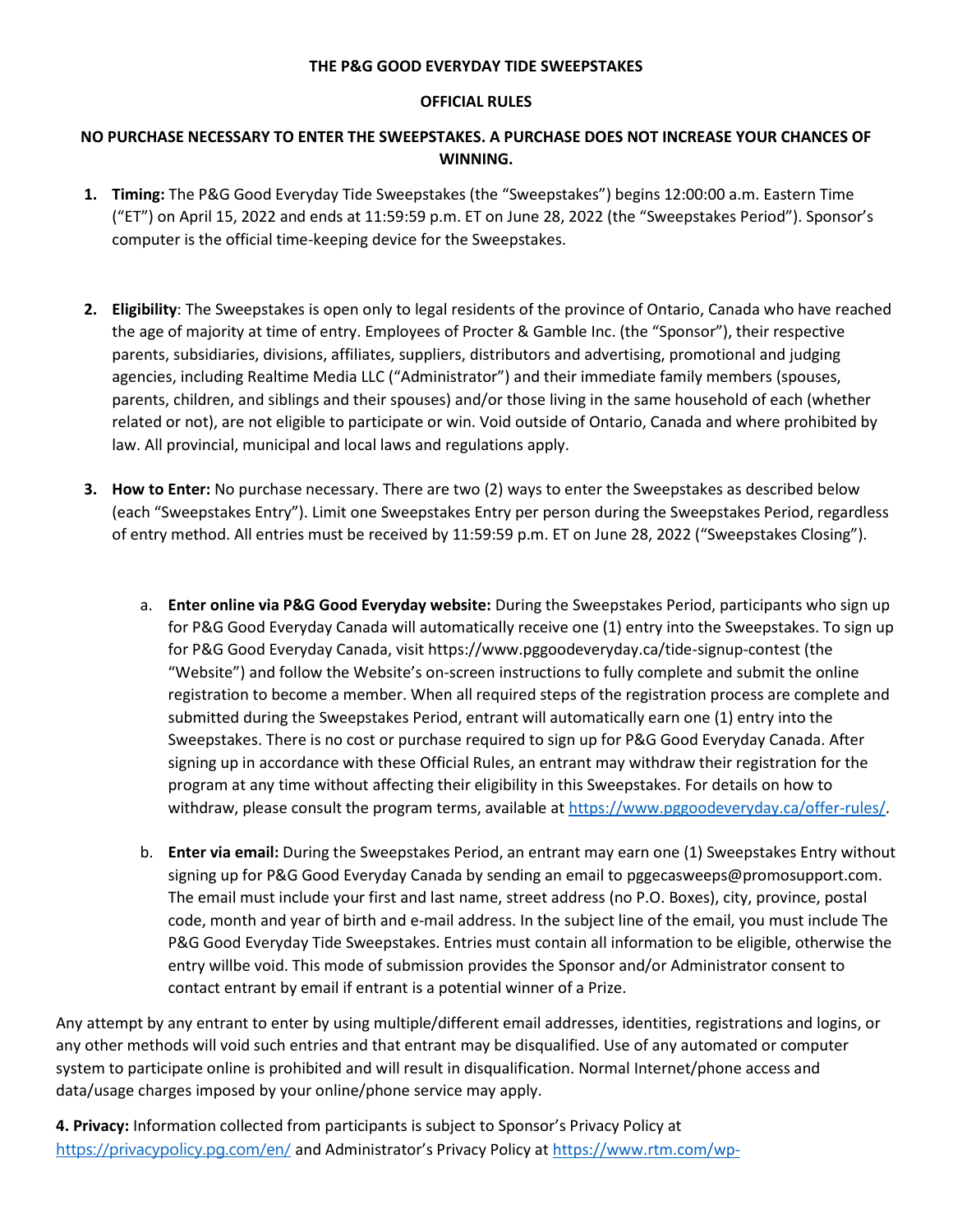[content/uploads/2018/07/privacypolicy.pdf](https://www.rtm.com/wp-content/uploads/2018/07/privacypolicy.pdf) and will be used and disclosed for the purpose of administrating this Sweepstakes. This section does not limit any other consent(s) that an entrant may provide theSponsor in relation to the collection, use and/or disclosure of their personal information.

**5. Selection Process:** One (1) winner will be selected in a random drawing on or about July 5, 2022 from among all eligible entries received by the Sweepstakes Closing. The drawing will be conducted by Realtime Media LLC (at their offices in 1001 Conshohocken State Road, STE 2–100, West Conshohocken, PA 19428, USA), an independent judging organization whose decisions are final on all matters relating to the Sweepstakes. Odds of winning are dependent upon the total number of eligible entries received by the Sweepstakes Closing .

**6. Winner Notification/Prize Redemption:** The potential winner will be notified by email within three (3) business days from the drawing date as specified in Section 5 or as soon as reasonably practicable. To be declared a winner, selected entrant must first complete a written Declaration and Release Form ("Release") confirming compliance with the Official Rules and correctly answer, unaided, a time-limited mathematical skill testing question to be administered by email. Selected entrant will be required to sign and return via email to the address stated on the Release within five (5) business days of notification. Failure to reach the potential winner after two (2) attempts within five (5) business days of notification, return notification as undeliverable, or a potential winner otherwise does not meet all Sweepstakes conditions, will result in all rights to the prize to be forfeited and an alternate winner may be selected from all eligible entries received during the Sweepstakes Period, time permitting. Unclaimed prize will not be awarded. No correspondence pertaining to this Sweepstakes will be entered into except with the potential winner. Prize will be awarded and delivered to the confirmed winner by the Administrator.

**7. Prize and Approximate Retail Values ("ARV"):** A total of one (1) prize to be awarded which consists of one (1) year's supply of Tide Hygienic Clean Heavy Duty Power PODS ® laundry detergent with an approximate retail value of one hundred and seventy five dollars ( \$175.00 CAD).A one year supply of Tide Hygienic Clean Power PODS laundry detergent is based on average national household consumption for a family of four (4). The prize must be accepted as awarded. No transfer, substitution, refund, or cash equivalent for the prize (or portion of prize) will be permitted, except at the sole discretion of the Sponsor and in such circumstance, an alternate prize (or portion of prize) of equal value (as determined solely by Sponsor) will be awarded and the Sponsor's obligation to the winner will be fulfilled, and no other additional compensation will be provided. Actual value of prize may vary based on local market conditions. Winner will not receive any monetary difference between actual prize and the stated approximate retail value.

**8. General rules:** By participating in the Sweepstakes, entrants agree to be bound by these Official Rules and the decisions of the Sponsor and/or Administrator which are final and binding in all matters related to this Sweepstakes. Winning the prize is contingent upon fulfilling all requirements set forth herein. In the event there is a discrepancy or inconsistency between disclosures or other statements contained in any Sweepstakes materials and the terms and conditions of the Official Rules, the Official Rules shall prevail, govern, and control. Entries become the property of the Sponsor and none will be acknowledged or returned. The Sponsor accepts no liability for printing errors on material(s) distributed for this Sweepstakes nor will any responsibility be taken for lost, late, delayed, illegible, or misdirected email entries or for technical, hardware, software or telephone malfunctions of any kind, lost or unavailable network connections, or failed, incorrect, incomplete, inaccurate, garbled or delayed electronic communications caused by the user or by any of the equipment or programming associated with or utilized in the Website or the Sweepstakes or by any human error which may occur in the processing of the entries in the Sweepstakes or for any liability for damage to any computer system resulting from participation in, accessing or downloading information in connection with the Website or Sweepstakes. In the event of a dispute as to any entry, the authorized account holder of the email address used to enter will be deemed to be the entrant. Winner may be required to show proof of being the authorized account holder of the email address provided at time of entry. Proof of email submission or entering information via the Website does not constitute proof of delivery or receipt of such information. Sponsor is not responsible for the failure of any entry to be received by Sponsor on account of technical problems or congestion on the internet or at any website. The Sponsor reserves the right at its sole discretion to disqualify any individual that tampers or attempts to tamper with the entry process or the operation of the Sweepstakes or Website, violates the Official Rules, or acts in an unsportsmanlike or